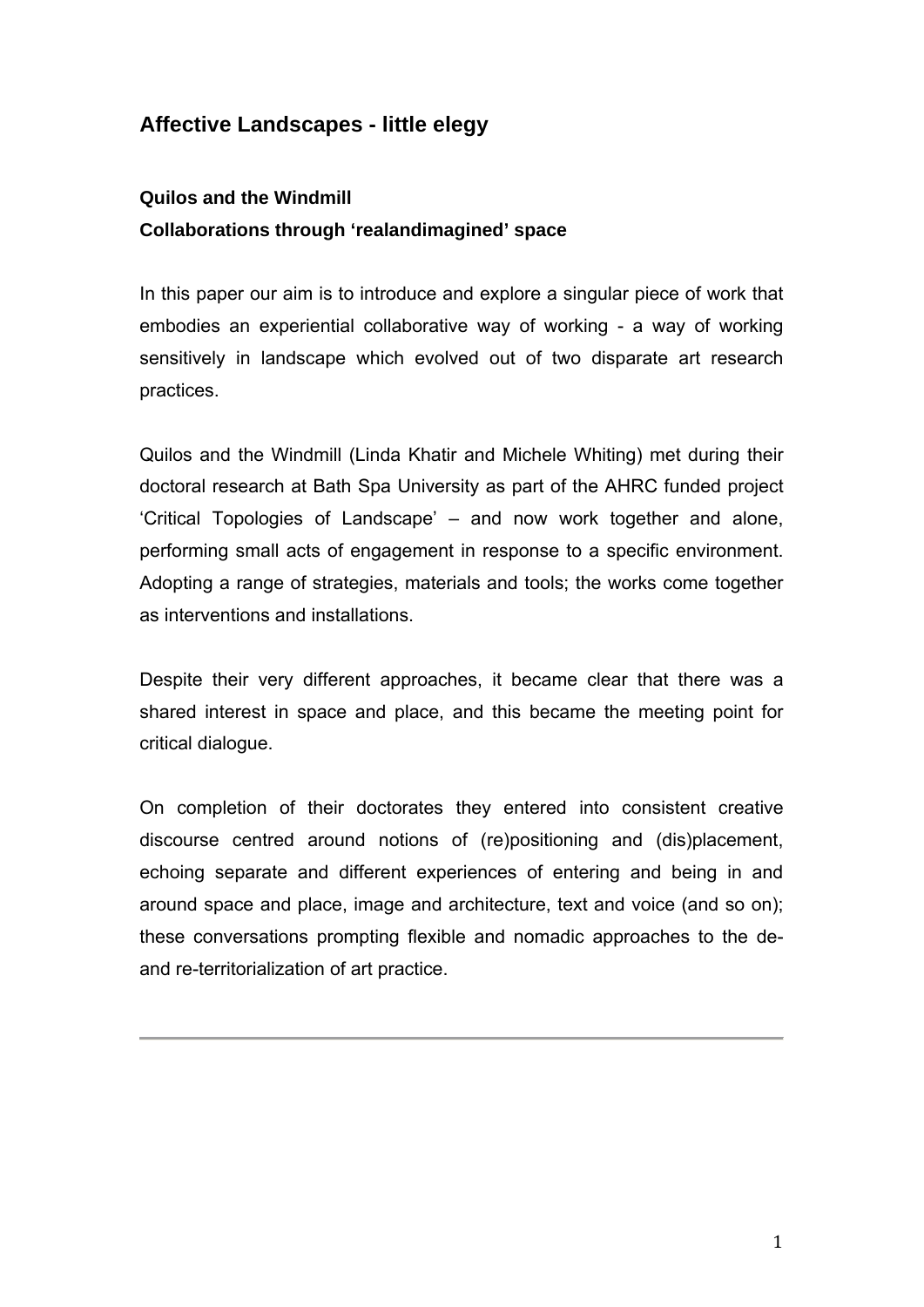

*Hollow* **(2010) Michele Whiting.** 5 screen projection, four channels sound, 28'loop.

**Michele Whiting**: "My practice-led thesis primarily investigated space, place and site through experiencing moving image installation art practice, focusing on ways in which artists use site as moving image subject. Integral to this examination was my own work, where I explored specific sites through filming, editing and installation. By purposeful experimentation, visual finding and discoveries, questions emerging from my practice were examined through further practice and mutual engagement with other contemporary art works.

An experiential and comparative approach led to critical engagement with strategies and tactics used by contemporary artists shown in the U.K. between 2002 and 2009, including Willie Doherty, Ori Gersht, Ergin Çavuşoğlu, also drawing upon selected works from moving image's history through which further commonalities were made apparent, examining works by Robert Smithson, Margaret Tait, William Raban (among others). The works were investigated through first hand experience, through visual analysis including artist and gallerist interviews, and through articulating the making of my own installations.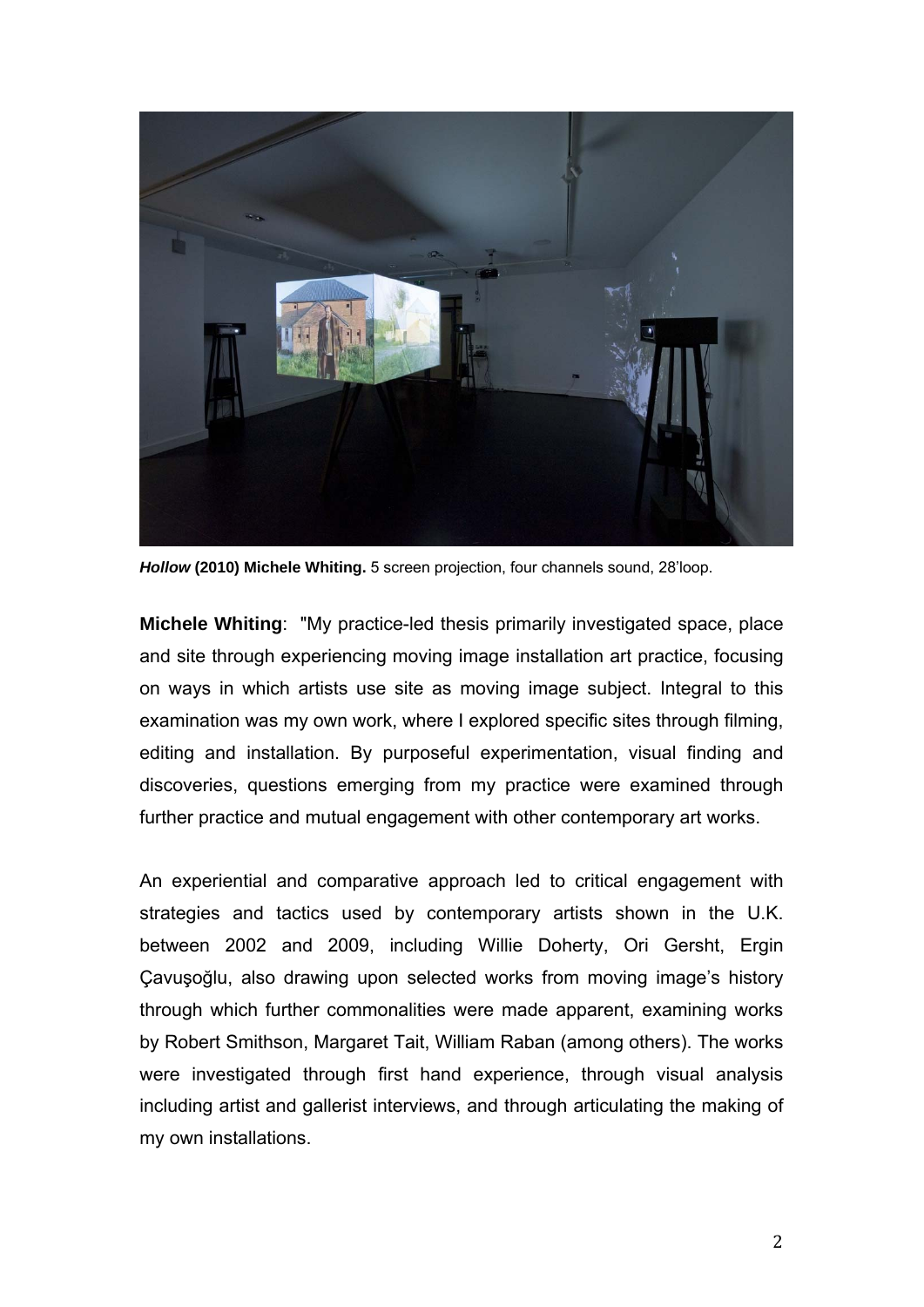Space, place and site were critically examined through encountering the projected image, acknowledging that while the works experienced possess powerful imagery, their impact extends beyond purely aesthetic definitions.

The texts engaged with the event of the artwork as a mode of being that occurs in the interval between the viewer and the observed subject. Relevant theoretical approaches were used to consider the works drawing on a broad base of literature, including: Edward Soja, Doris von Drathan and Irit Rogoff in order to investigate the central concepts.

The discursive account interrogated a complex terrain, opening out apperceptive approaches made in terms of filming, editing and installation, constructing a vibrant and reciprocal research field; one that suggests that there exists a collective field of work, which until now has lain submerged in the broader picture of moving image installation. It emerged here for the first time as a (selected) focused view of a significant body of site oriented moving image installations, thus serving as a context for approaches made in my own art practice".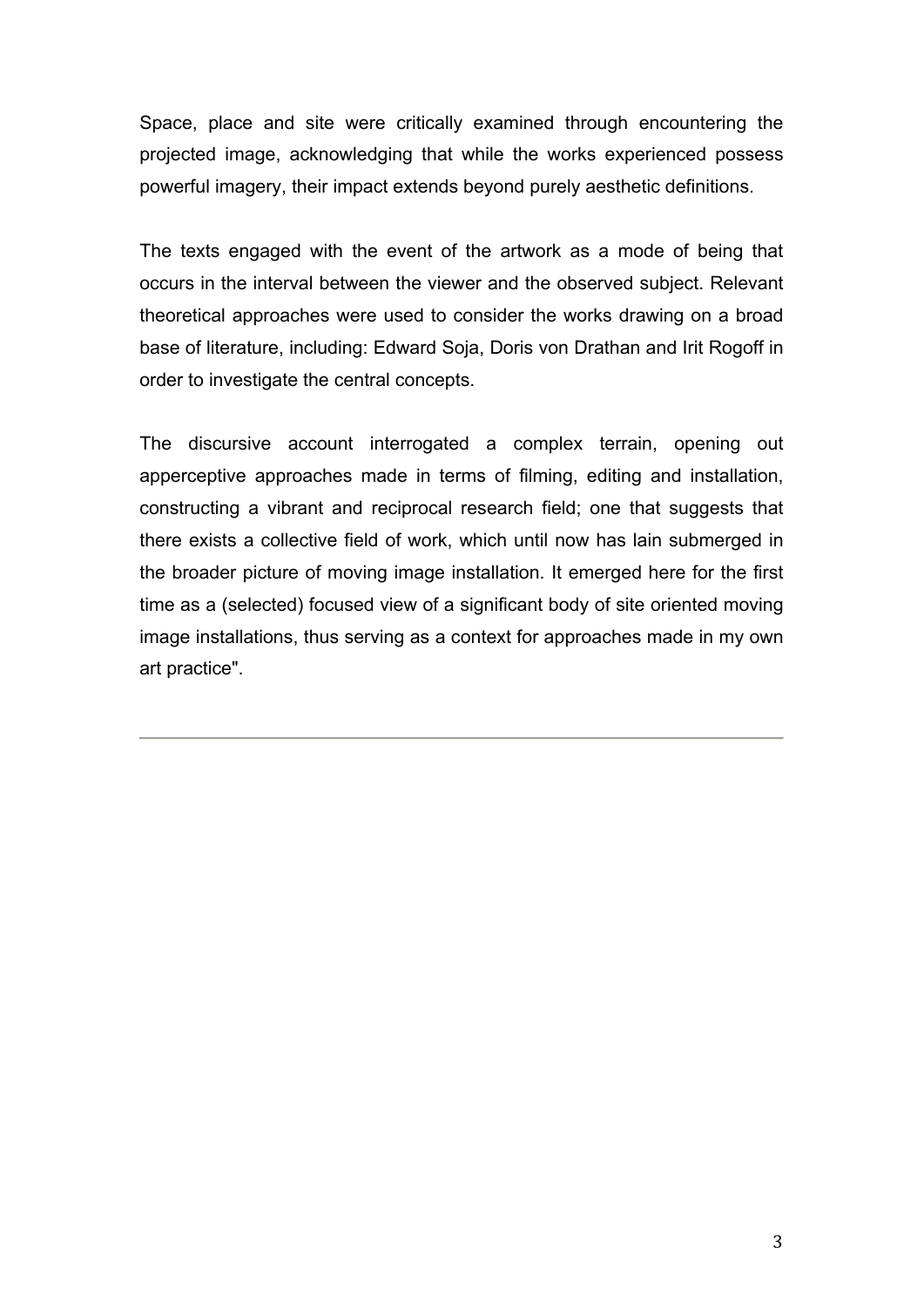

*Robinson in the corner* **(2008) Linda Khatir** installational painting, Somerset Place, Bath

**Linda Khatir:** "My research drew on questions that had arisen during my painting practice, and the first chapters of the thesis looks at the way Formalist critics in the 60s affected abstract painting's material and spatial condition - dictating that the gaps between surface, support, viewer and place be ignored in favour of optical 'flatness' and autonomy. But the painters that interested me rejected these rules in favour of what I came to understand as a more open and 'deconstructionist' approach.

I do not consider deconstruction as a method of critique, or a set of rules, but simply as a means to read and re-read what already exists, as a way of opening up how a thing 'does its being', and how it might do that 'being' differently. This kind of reading entails looking for potential beneath the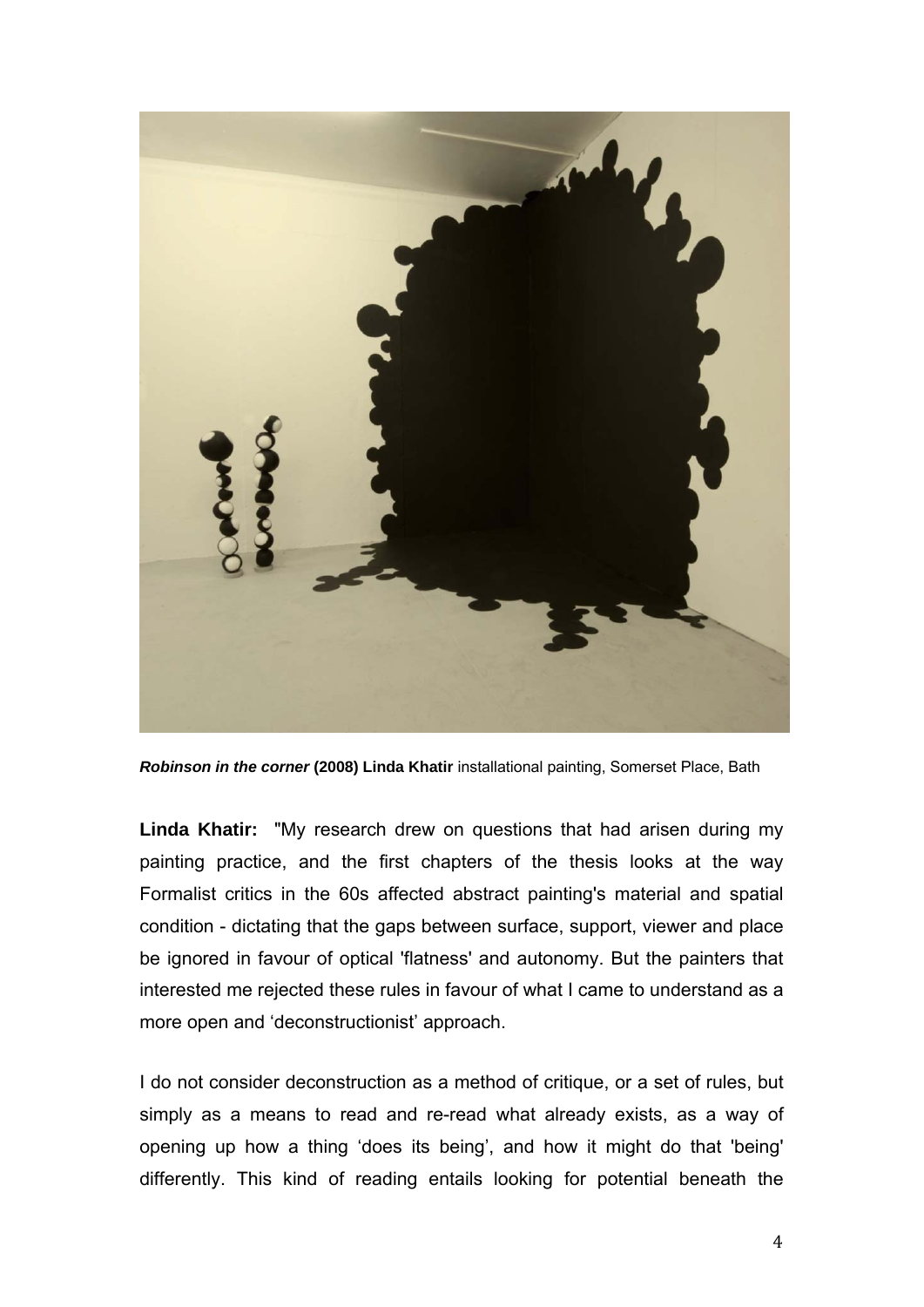surface, beyond the borders, and in the gaps between (for example) painting and place.

In contrast to the American formalist approach, French avant-garde painting (by for example, the *Nouveaux Realists* and the *Supports/Surfaces* movement) is discussed in terms of the 'tableau', an expansive pictorial location where picture planes are displaced, and fragmented, and where painting is freed from its former frame.

Notions of openness and thickness are introduced, and further relations are formed between literary and plastic practices. My cross-readings and retranslations of French texts (including 'the parergon and the passe-partout' by Jacques Derrida, and the 'underneaths of painting' by Hubert Damisch) serve to loosen and supplement the meanings of specific works.

The thesis as a whole asserts a particular kind of painting - including my own as multi-dimensional, fragmented, and open. Uncontained by its physical limits, it is the result of an ontological, topological - and above all spatial practice".

#### *The Conversation*

Through ongoing studio based dialogue, Quilos and the Windmill recognised areas of interest spanning both practices and acknowledged that notions of space and place might become a critical departure for further dialogue and methods. In the summer of 2011 they spent a week working in the gallery at Sion Hill, Bath Spa University with the intention of developing a methodology that would enable them to work collaboratively, drawing on their diverse approaches to artistic research.

The gallery became a performance space for dialogue. They set up two conversation islands, representing each of their research fields, and a third inbetween island, which became a mutually investigative space. Out of this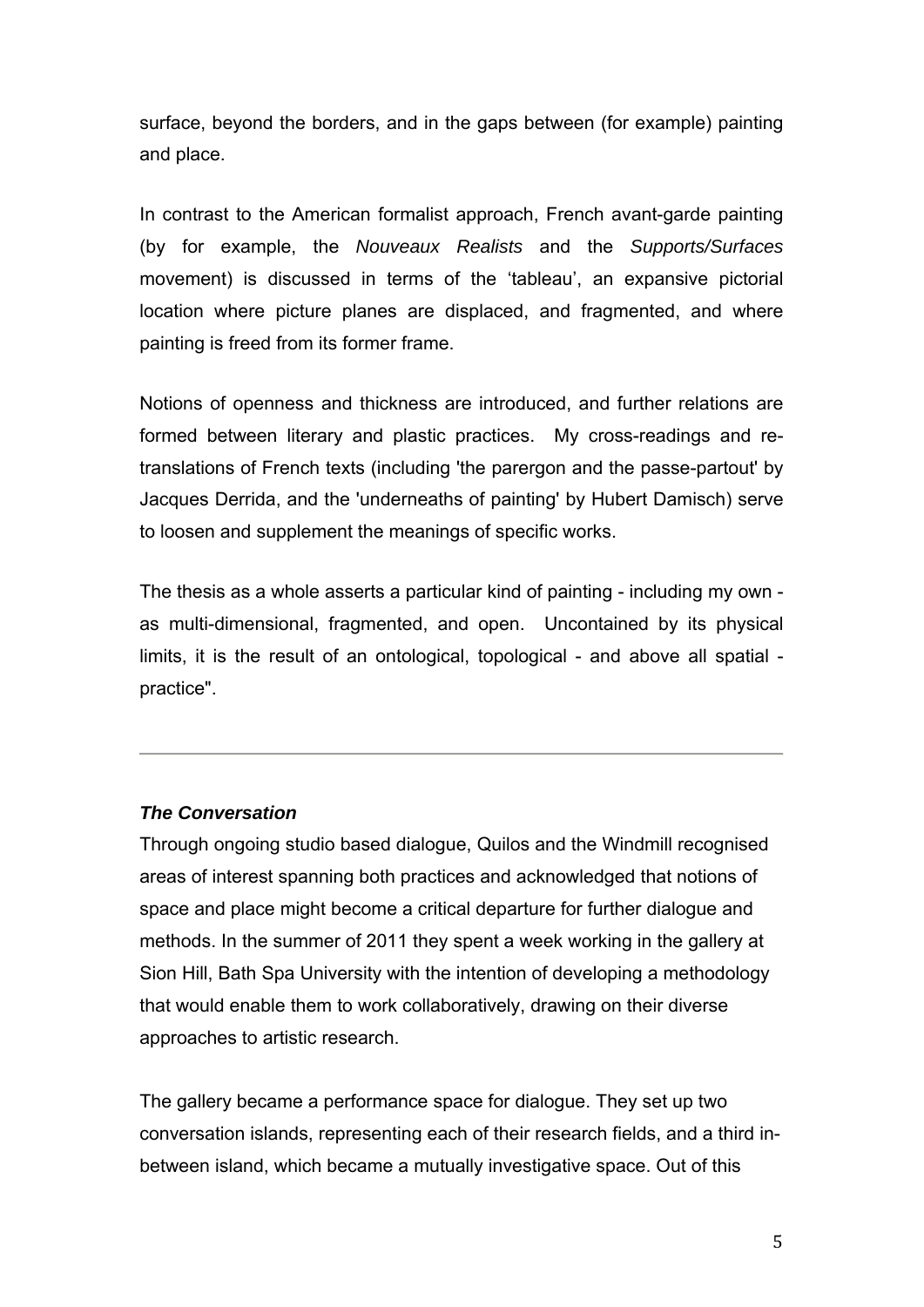came their aim to unfold a multi-layered and poetic topology of the lesser spaces of a specific place, using whatever means available.



**The conversation (2011)** Sion Hill Gallery, Bath Spa University

## *The residency*

Prior to the conversation they were selected as joint artists-in-residence at Oxbow, Michigan, a rural environment affiliated with the School of the Arts Institute in Chicago, comprising sand dunes, a lagoon and a hundred and fifty acres of forest.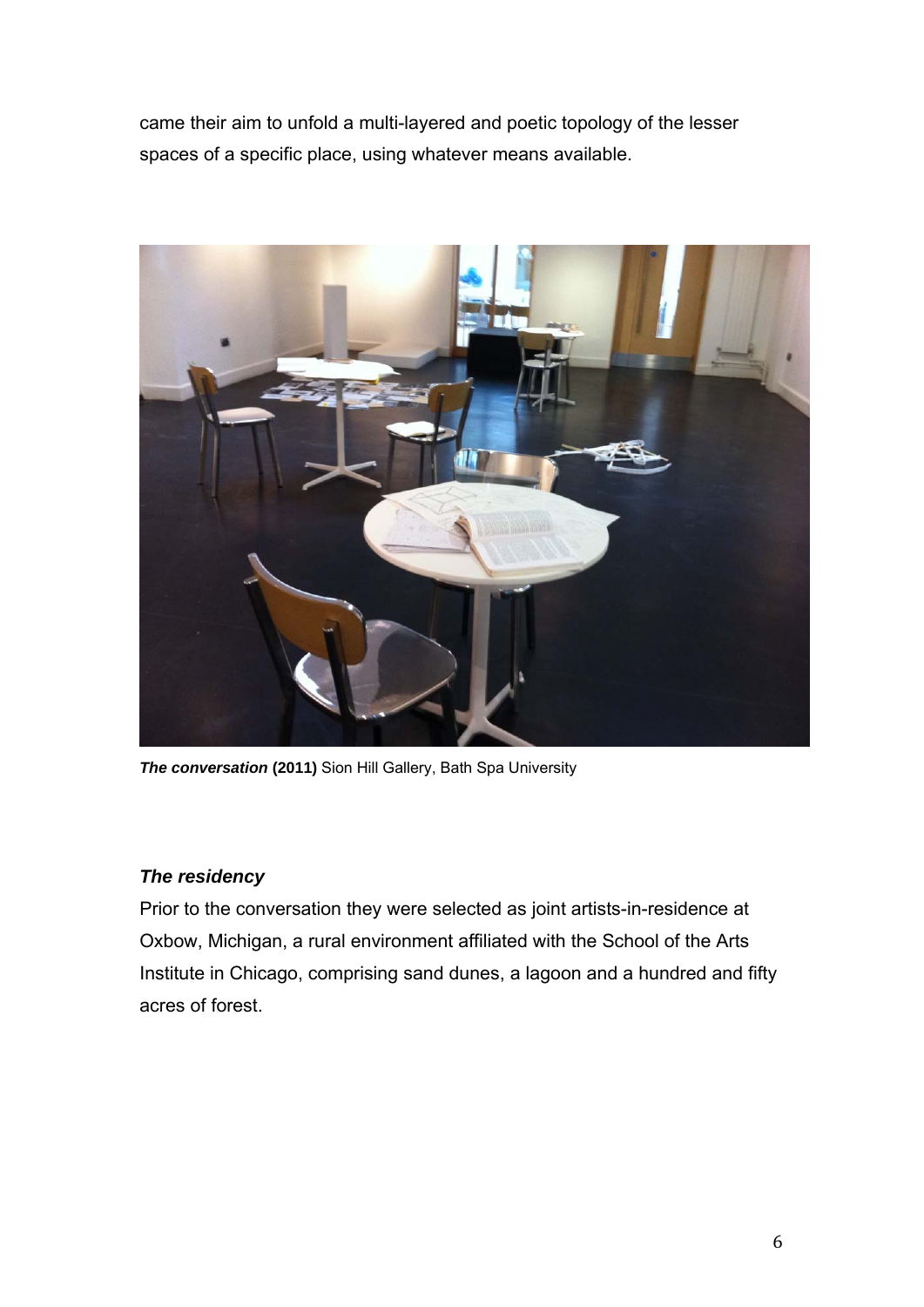

**near the crows nest (2011)** Oxbow Michigan USA

#### *The Forest*

The edges of a forest (like other growing and flexible borders) may be considered a hinge between here and there, now and then - the place itself a transitional space (an elsewhere) wherein other realms and other things come and go. Within these spaces material geographies and spatial practices take shape, affecting subjectivity, consciousness, rationality and sociality; and the notion of the forest as 'elsewhere; opens up limitless possibilities for ways of being and modes of behavior.

Through processes of walking, recording, mapping and sensing the land, we wandered from the constructed paths, in search of new ways through the forest, to experience it from other viewpoints. As we journeyed we created an alternative imaginative guide …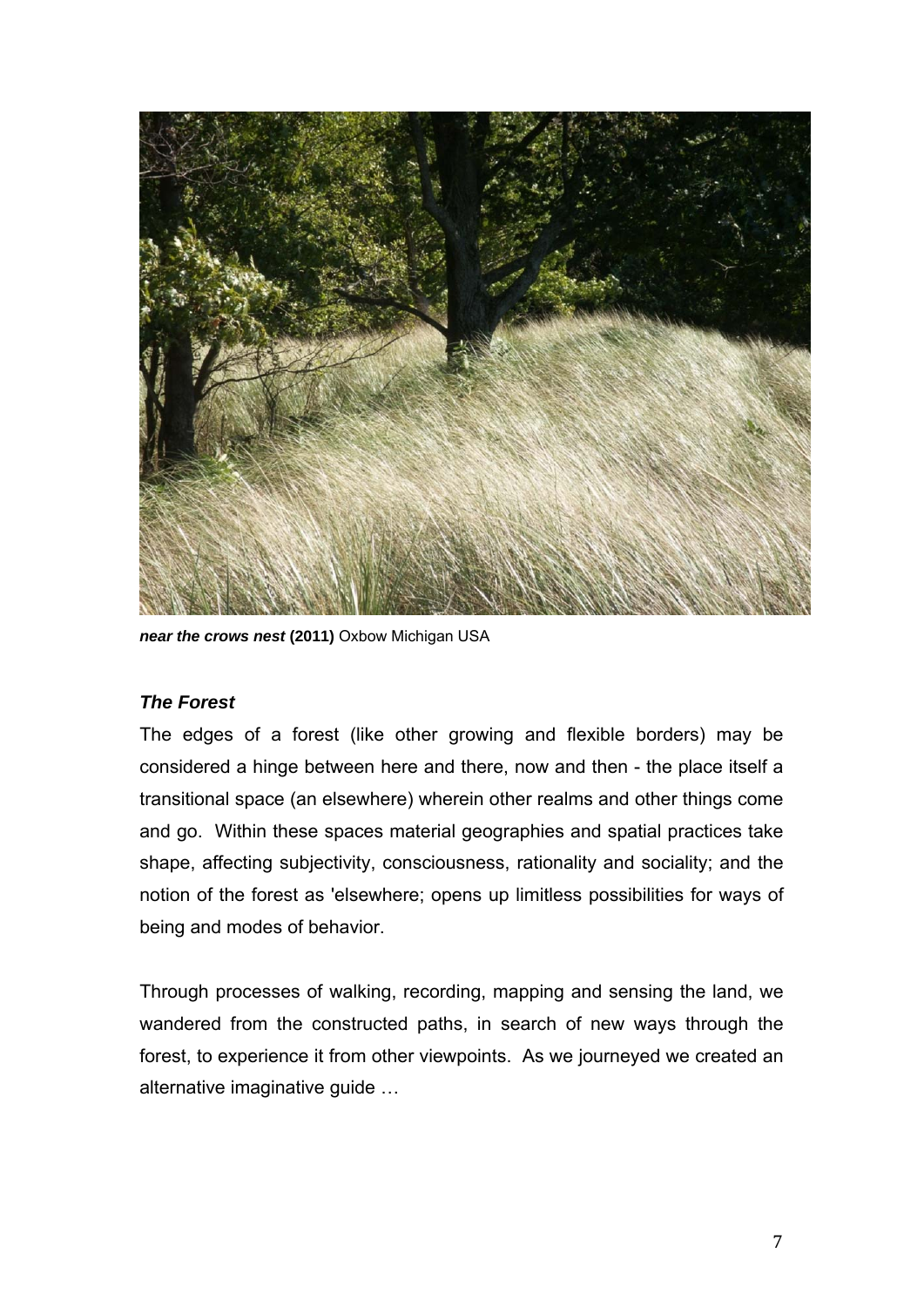…a guide that tells of here and there, then and now, of future imaginings and past transgressions; a guide that maps the forest as a place of experiences, daydreams, recollections, re-enactments and fantasy.

Some of those met along the way suggested new routes and became part of the expedition. One of these was Yung Joon Kwak a performance artist who joined us on the third attempt to find a hidden First Generation burial ground. We filmed each other as we made our way through the forest, climbing over fallen trees, walking down paths that were almost invisible and ending abruptly, and looking up at the canopy of trees that gradually blocked out the light.

The further we entered the more we sensed the vital force of the environment, our feet becoming heavy as we pushed deeper into the ground - until we came upon a large flat area surrounded by a perfect ring of trees, and understood that this was the place - the place for the work - and *little elegy*  (the text that you will read shortly) was written, read and recorded as sound here.

Place in this instance, became more than an acknowledged site of memory. Dwelling within the circular pause in the dense forest made place a holding bay, a container of things that showed themselves through our time spent there; showing being the flipside of concealing because we spent the time absorbing the stillness around us; a process akin to Heidegger's notion of holding oneself back and allowing for consummation of the present-ness at hand.

Through our lived bodies, we mediated between two seemingly different things; memory and place, experiencing uneven and emotive adjacencies in the folds of this temporal experience. During time spent in the circle of trees we lit a fire, talked and wrote the fragments of texts that would eventually come together here.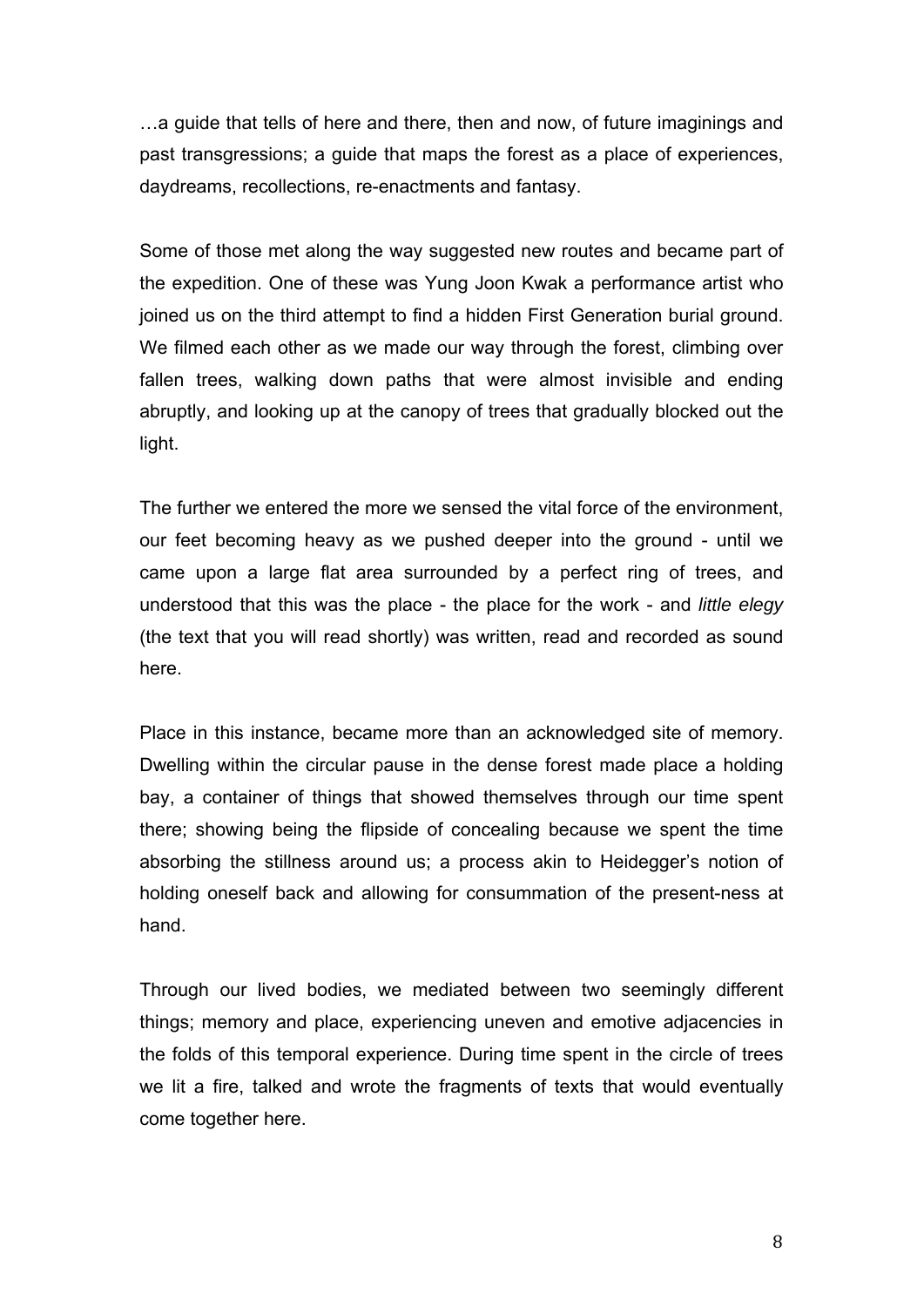*Little elegy* is considered as a form of 'site-writing' - writing that emerges from shared experiences in, and of a space and place; our two texts supplemented by a third voice who stitched our words together as sound.



*Little Elegy* **(2011)** spoken fragments of text, Oxbow Michigan (4 minutes)

*here in this place time becomes manifest intercut overlaid and non-sequential images sounds configure into an infinite set of variables time space a concertina site reveals varied flows of information not rhythmic but jagged shards of fleetingness splinters of memory that work their way to the surface* 

*little elegy walk with me little elegy talk with me take me to the place where wanderers sleep where land is smoky where stars stay longer writing the stories they once spoke*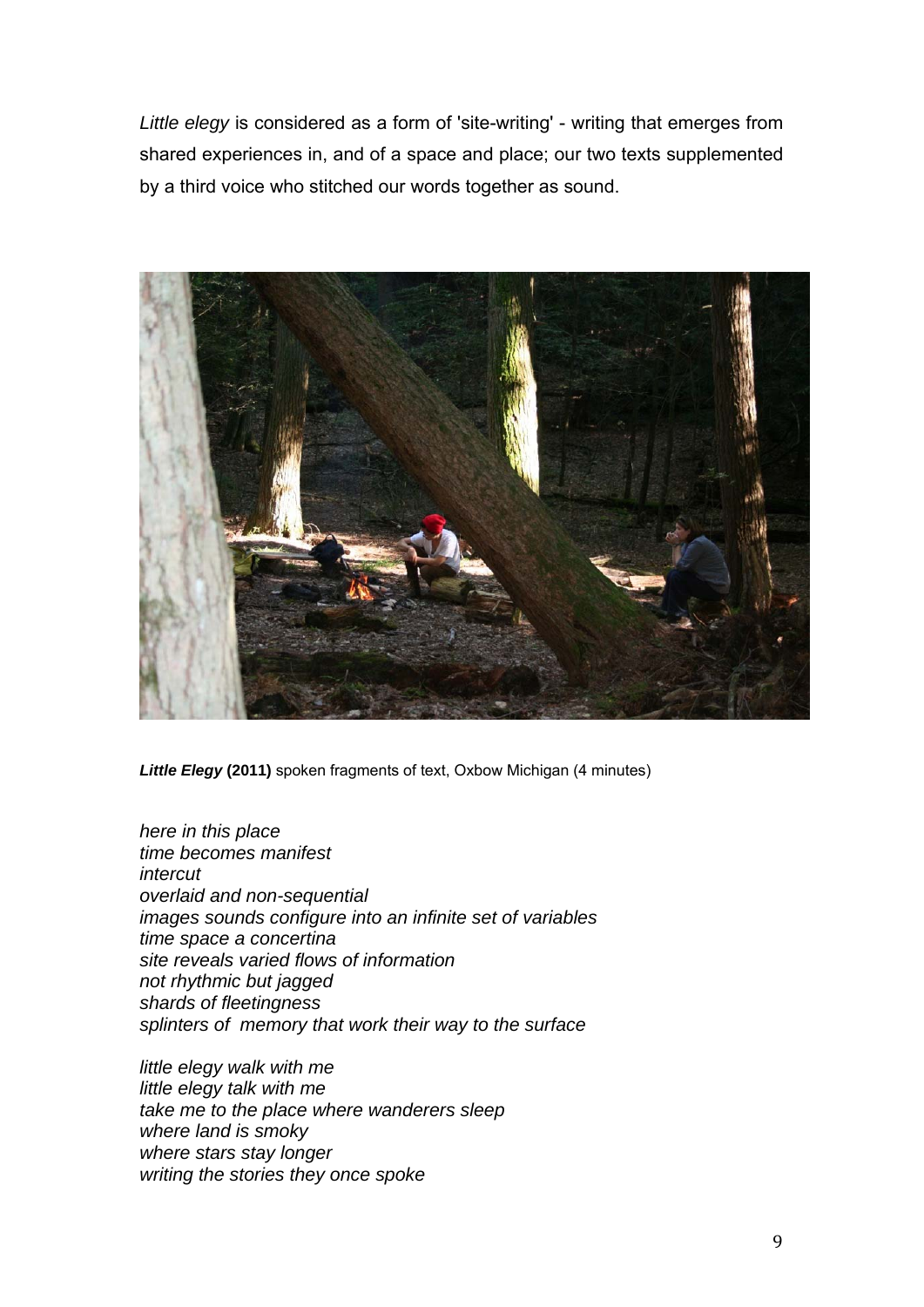*if I sit here lingering and looking for a slightly uncomfortable length of time perception becomes entwined with duration my frames of reference change to other images other situations* 

*through these shifting images I am kept alert to the changes held within I am reminded of being held outside of place and because of this a sort of internal reframing occurs allowing for further imaginary space to develop space that holds exteriority and interiority that pushes back and away from a single flat viewpoint instead mutating and morphing pervasively synthetically existing between and parasitically sucking from singular image planes* 

*wandering wandering straying from the path to find other place the elsewhere that we seek the elsewhere that we remember and strain to find again* 

*space is orally constructed sound a framing device drawing us to it grabbing our attention demonstrating how we exist within in an infinite set of relations* 

*through sound time becomes vocal provoking movement that builds a metaphorical bridge between here and there then and now constructing its own synthetic space within site surrounded by sound and image slight disturbances are imparted to us through discordant relations provoked through duration* 

*and so the primacy of the image becomes experiential its internal and external rhythms felt as raw in the body however dissonant this is temporary fleeting poised at the point where our understanding of place as real inhabits our bodily experience in situ because of this site actual and imaginal completes itself and so right now I reside in the fold of experience* 

*little elegy walk with me talk with me take me to the place where wanderers rest*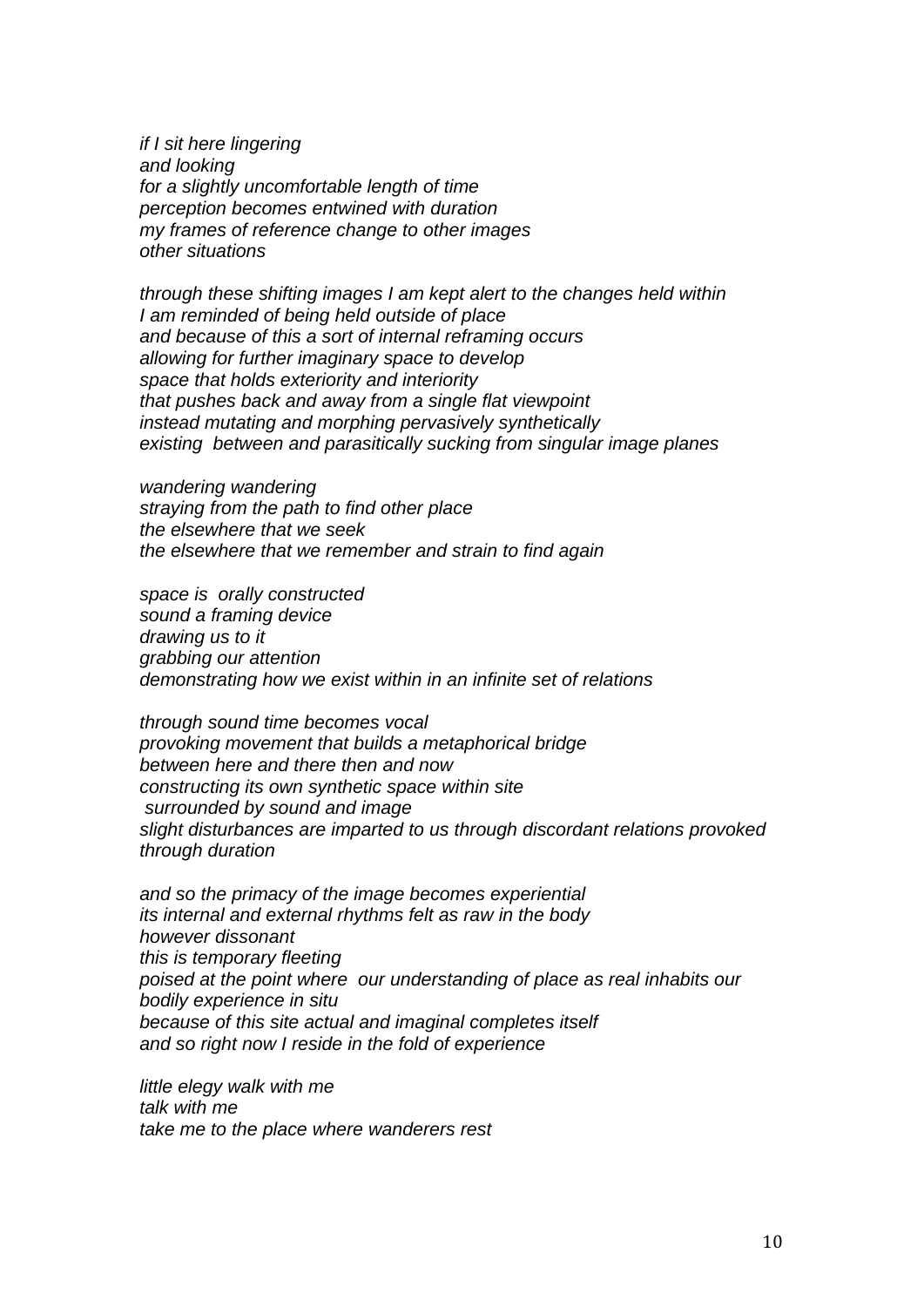As we continued on our journey we sensed a physical connection with the land rather than a visual appreciation of the land-scape. The more we walked the more we felt and imagined. Our feet sinking into the ground and slight movements, smells and sounds escalating as we tumbled and tripped on roots and stumps. We became increasingly aware of the forest's dense odour, and of our fragility in relation to the ground that rose up, enveloping us.

Through writing, photographing and filming, we entered into a new double relation of being in - and observing ourselves as being in - the land.

Recurring spatial metaphors linked art with place – perspective, ground, field, surface, plane, border, frame ...

Beneath the dark canopy of trees there was no horizon, no perspective, no edge and no frame - or rather there was a frame but it was a shifting one, its edges bursting with running, leaping, crawling, falling things, sounds from all sides and sights just beyond reach. A black centipede passed by, dwarfing a jumping yellow frog the size of a bee, and giant acorns thudded to the ground like eggs.

As we entered deeper into the forest the ground shifted from flatness to thickness. A thickness that was temporal, sonorous and spatial as well as material - a layered depth that rose up and burst through the superficial visual plane of landscape.

We negotiated the gaps, folds and cracks hesitantly. The grounds, uprights and spaces of the forest came together as an elusive, temporary and split form, as an unfolding and self destructive form - a labyrinthine machine; its very nature discontinuous and open. In this sense it became less a place and more a series of events.

The burial ground and its ring of trees - we set out three times to find it, and three times the forest led us astray. No matter how we tried to negotiate it within our frame, it remained elusive, splitting, dropping down and rising up,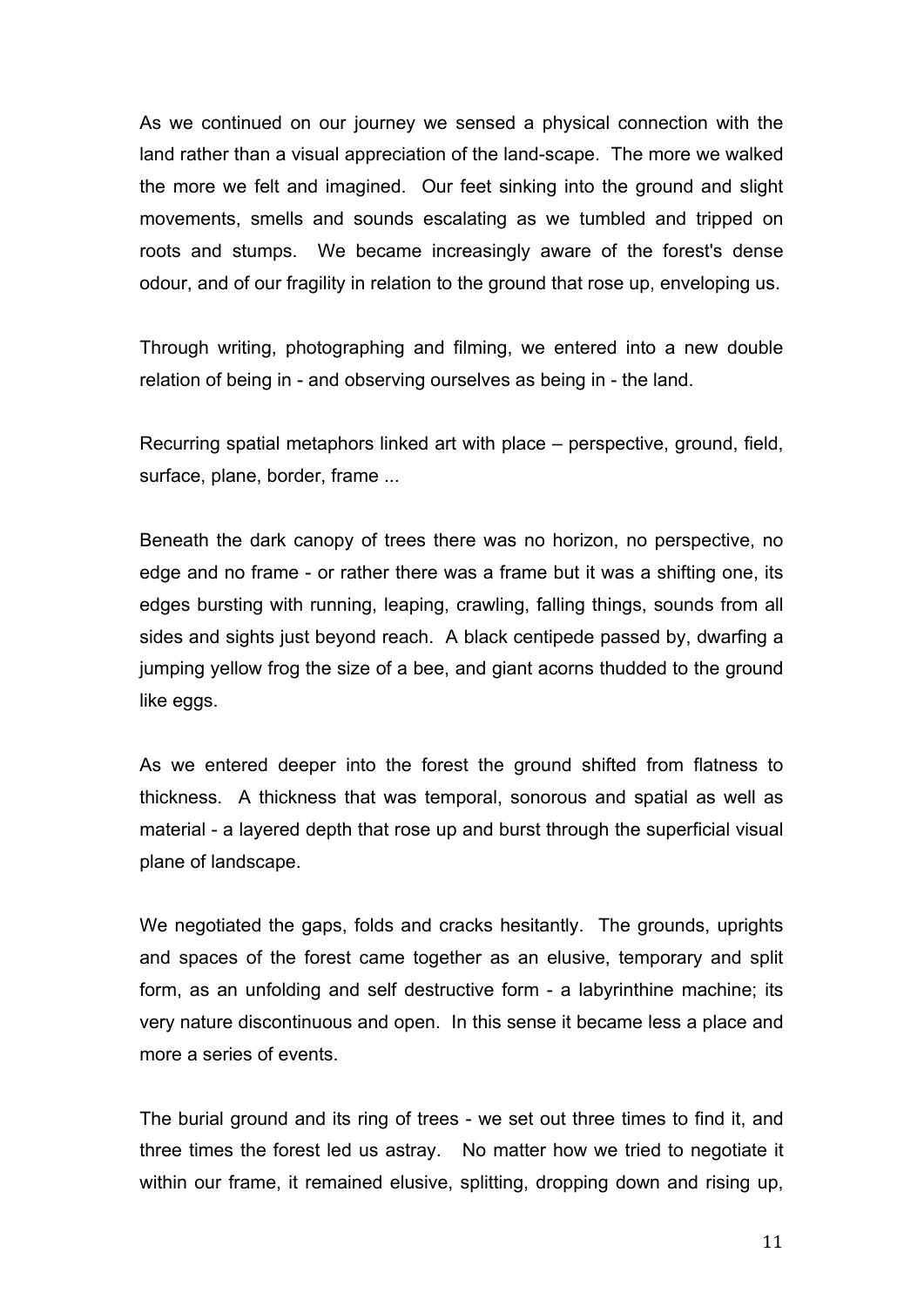burying parts of itself inside itself, while releasing other parts of itself to the outside - a double movement in, and of space and time - in Derridean terms, a place of *différance* (defer-ance) - always and already different and deferred. In our sound writing we do not attempt to frame our encounters with this place, but merely offer them up as fragments of experience. As the reading begins, we hold back, watching at a distance. The voice proceeds hesitantly, skipping sections, stumbling, speeding up and slowing down - retracing our steps.

In time with the voice, our thoughts fly, and fold back on themselves. The pages turn. The gaps and repeated words emerge as pauses, false starts and interruptions - as we listen we are powerless, working-blind.

If we are pushed to give this kind of sound writing a name, we might call upon Derrida's *arche- texte* - a text made up of other texts; a text that is at the same time singular and multiple, porous and open to meanings beyond those intended, beyond originality or authorship.

When voiced, the writing within the writing reveals itself still further, opening up a flood of traces and beginnings, the *arche-texte*'s multiple and labyrinthine nature disallowing any fixed position or structure.

In giving in to the forest and letting it dictate our journey, we wandered from the well trodden paths in search of un-marked ground, and in the process, discovered a flexible circular frame - the environment itself reminding us that, to truly experience the land we need to delve beneath the surface of its inexhaustible depth.